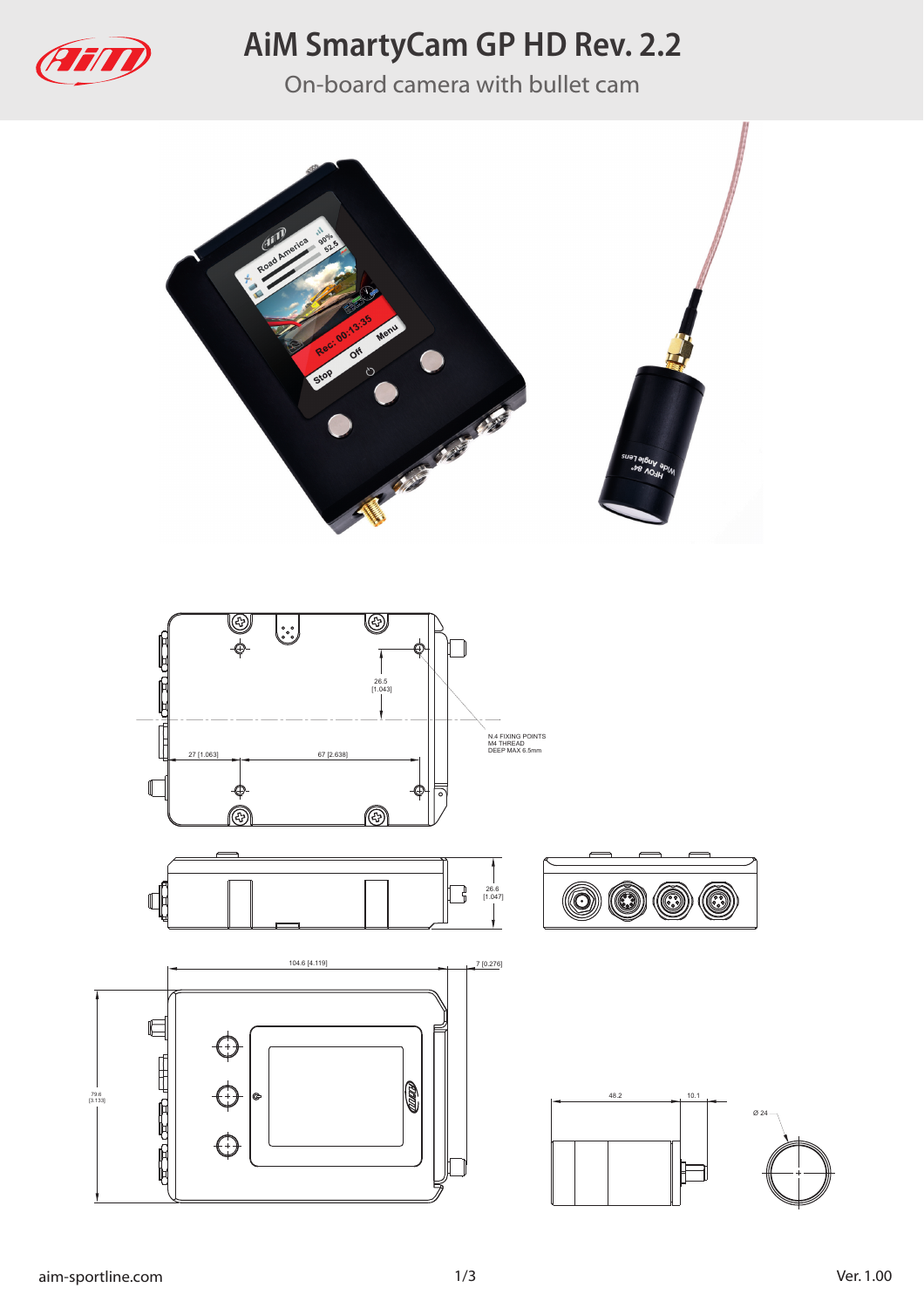

# **AiM SmartyCam GP HD Rev. 2.2**

On-board camera with bullet cam

#### **Technical characteristics**

| <b>Video format</b>              | H.264 1280 x 720 pixels @ 30 fps                                                                                        |
|----------------------------------|-------------------------------------------------------------------------------------------------------------------------|
| <b>Display resolution</b>        | 2.4" 240 x 320 pixels                                                                                                   |
| Lens                             | Telecentric with 6 elements                                                                                             |
| <b>Field of view</b>             | 67° or 84°                                                                                                              |
| <b>Internal battery</b>          | Rechargeable lithium battery<br>1,500 mAh                                                                               |
| <b>Battery charge</b>            | 700 mAh 12V                                                                                                             |
| <b>Internal battery duration</b> | 60 - 70 min of recording                                                                                                |
| <b>External power</b>            | 9-15 Volt                                                                                                               |
| <b>Supported SD card</b>         | Up to 128 GB                                                                                                            |
| <b>Memory capability</b>         | 1.5 GB (1 hour low quality recording)<br>2 GB (1 hour medium quality recording)<br>4 GB (1 hour high quality recording) |
| <b>Accelerometer</b>             | Three-axial $\pm$ 5G                                                                                                    |
| <b>Usage temperatures</b>        | $-10^{\circ}$ C/+60 $^{\circ}$ C                                                                                        |
| <b>Auto Power ON</b>             | Yes, if connected to an AiM logger                                                                                      |
| <b>Auto Power OFF</b>            | Yes                                                                                                                     |
| <b>Auto Start/Stop Recording</b> | Yes                                                                                                                     |
| <b>Body</b>                      | Anodized Aluminum                                                                                                       |
| <b>Dimensions</b>                | Main unit 104.6 x 79.6 x 26.6 mm<br>Bullet camera 24 diam x 48.2 mm                                                     |
| <b>Connectors</b>                | 3 Binder 712 female connectors + 1SMA female connector (see pinout page)                                                |
| <b>Bullet cable lenght</b>       | 2.0 <sub>m</sub>                                                                                                        |
| Weight                           | Main unit 320 g<br>Bullet 45 g                                                                                          |
| Waterproof                       | <b>IP67</b>                                                                                                             |